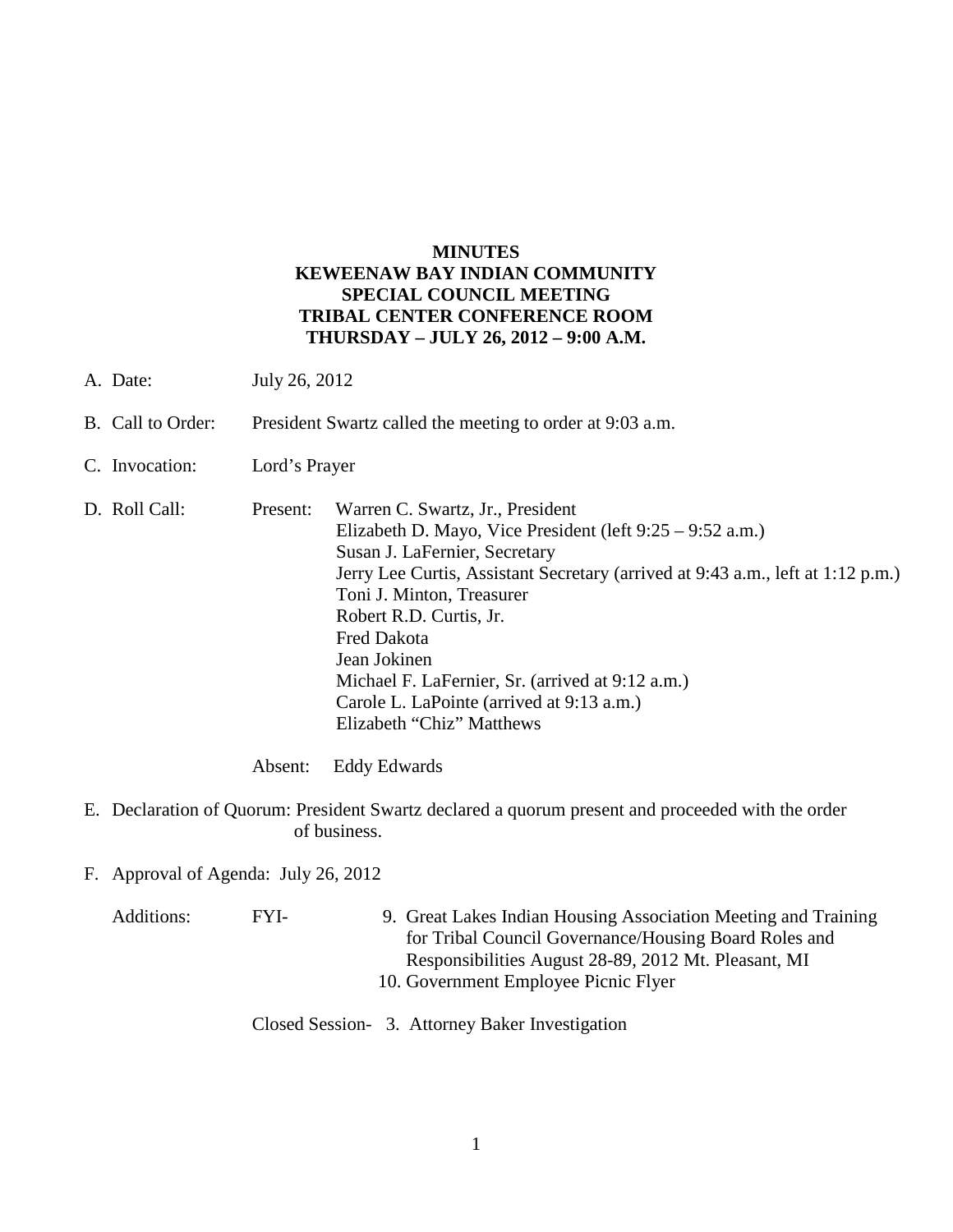**MOTION MADE BY ELIZABETH "CHIZ" MATTHEWS TO APPROVE THE AGENDA WITH THE CHANGES. SUPPORTED BY ELIZABETH D. MAYO. SEVEN IN FAVOR (Elizabeth D. Mayo, Susan J. LaFernier, Toni J. Minton, Robert R.D. Curtis, Jr., Fred Dakota, Jean Jokinen, Elizabeth "Chiz" Matthews), OPPOSED - 0, ABSTAINING - 0, FOUR ABSENT (Jerry Lee Curtis, Eddy Edwards, Michael F. LaFernier, Sr., Carole L. LaPointe), MOTION CARRIED.**

## **Mike LaFernier, Sr. arrived at 9:12 a.m.**

## **Carole LaPointe arrived at 9:13 a.m.**

G. For Your Information:

- 1. A Memo from Christoph Geiger, Deputy Tribal Attorney IRS Letter and Proposed Closing Agreement on Final Determinations Covering Specific Matters
- 2. VOIGT Intertribal Task Force Meeting Minutes June 6, 2012 Hayward, WI
- 3. U.S. Department of Interior Decision not to release 2010 Indian Population and Labor Force Report and a Draft Preliminary Revision of Survey
- 4. 19<sup>th</sup> Annual Great Lakes Native American Conference August 28-30, 2012 Wisconsin Dells
- 5. FY KBIC 2012 ICDBG Application Error/Fund Availability
- 6. May FY2012 Financial Report Ojibwa Casino Resort I and II
- 7. An Invite to the "Upper Peninsula Michigan Tribes Family Asset Building Convening" on August 1, 2012 at Kewadin Casino
- 8. Susan LaFernier, Secretary Review for 3<sup>rd</sup> Reading of Proposed Corporation Code Title 27 Chapter B 2012-01 Amendments
- 9. Great Lakes Indian Housing Association Meeting and Training for Tribal Council Governance/Housing Board Roles and Responsibilities August 28-29, 2012 Mt. Pleasant, MI
- 10. Government Employee Picnic Flyer L'Anse Golf Course August  $3<sup>rd</sup>$
- H. New Business:
	- 1. Gregg Nominelli, Economic Developer Charles S. Miller Consultant Agreement for Video Presentation on the Strategic Plan and Powwow

**MOTION MADE BY ELIZABETH D. MAYO TO APPROVE THE CONSULTANT SERVICES AGREEMENT WITH CHARLES S. MILLER FOR A VIDEO PRESENTATION IN THE AMOUNT OF \$4,500.00. SUPPORTED BY CAROLE L. LAPOINTE. NINE IN FAVOR (Elizabeth D. Mayo, Susan J. LaFernier, Toni J. Minton, Robert R.D. Curtis, Jr., Fred Dakota, Jean Jokinen, Michael F. LaFernier, Sr., Carole L. LaPointe, Elizabeth "Chiz" Matthews), OPPOSED - 0, ABSTAINING - 0, TWO ABSENT (Jerry Lee Curtis, Eddy Edwards), MOTION CARRIED.**

The Council consensus is to allow Gregg Nominelli to draft a new contract for Charles Miller with correct wording and authorize the President to sign.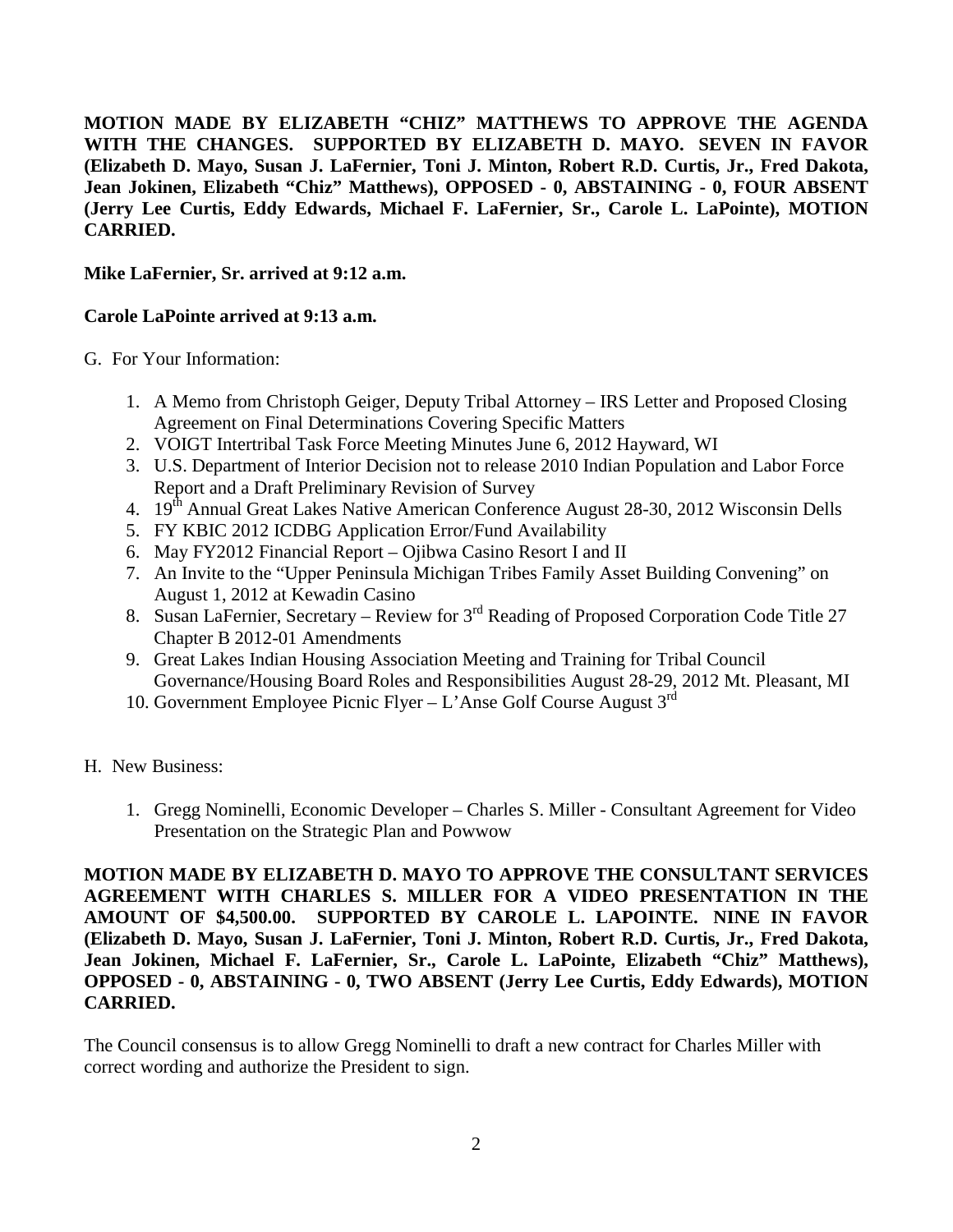2. David Haataja, Casinos General Manager/Dale Shalifoe, Baraga Casino Assistant General Manager/Jacki Skytta, Casino Marketing Manager – SquidWheelies LLC Services Agreement for entertainment at the InKrun Event August 11, 2012 at the Bingo Hall

**MOTION MADE BY ELIZABETH D. MAYO TO APPROVE THE ENTERTAINMENT AGREEMENT WITH SQUIDWHEELIES LLC AND AUTHORIZE THE PRESIDENT TO SIGN. SUPPORTED BY CAROLE L. LAPOINTE. NINE IN FAVOR (Elizabeth D. Mayo, Susan J. LaFernier, Toni J. Minton, Robert R.D. Curtis, Jr., Fred Dakota, Jean Jokinen, Michael F. LaFernier, Sr., Carole L. LaPointe, Elizabeth "Chiz" Matthews), OPPOSED - 0, ABSTAINING - 0, TWO ABSENT (Jerry Lee Curtis, Eddy Edwards), MOTION CARRIED.**

3. Susan LaFernier, Secretary – Schedule Government Employee Grievance Hearing Case #009-12

The grievance is scheduled for August 9, 2012 at 10:00 a.m.

- I. Closed Session:
	- 1. Gaming Commissioner Interviews (3)
	- 2. Aanikoosing, Inc. Board of Directors Interviews (13)
	- 3. Attorney Baker Investigation

**MOTION MADE BY TONI J. MINTON TO GO INTO CLOSED SESSION AT 9:24 A.M. SUPPORTED BY MICHAEL F. LAFERNIER, SR. SIX IN FAVOR (Susan J. LaFernier, Toni J. Minton, Robert R.D. Curtis, Jr., Michael F. LaFernier, Sr., Carole L. LaPointe, Elizabeth "Chiz" Matthews), THREE OPPOSED (Elizabeth D. Mayo, Fred Dakota, Jean Jokinen), ABSTAINING - 0, TWO ABSENT (Jerry Lee Curtis, Eddy Edwards), MOTION CARRIED.**

**Elizabeth Mayo left 9:25 – 9:52 a.m.** 

**Jerry Lee Curtis arrived at 9:43 a.m.** 

**Break: 9:45 – 9:59 a.m.**

**Lunch: 12:10 – 1:03 p.m.** 

**Jerry Lee Curtis left at 1:12 p.m.** 

**Break: 1:49 – 2:01 p.m.** 

**Break: 2:46 – 2:57 p.m.** 

**MOTION MADE BY ELIZABETH D. MAYO TO GO INTO OPEN SESSION AT 4:02 P.M. SUPPORTED BY MICHAEL F. LAFERNIER, SR. NINE IN FAVOR (Elizabeth D. Mayo, Susan J. LaFernier, Toni J. Minton, Robert R.D. Curtis, Jr., Fred Dakota, Jean Jokinen, Michael F. LaFernier, Sr., Carole L. LaPointe, Elizabeth "Chiz" Matthews), OPPOSED - 0, ABSTAINING - 0, TWO ABSENT (Jerry Lee Curtis, Eddy Edwards), MOTION CARRIED.**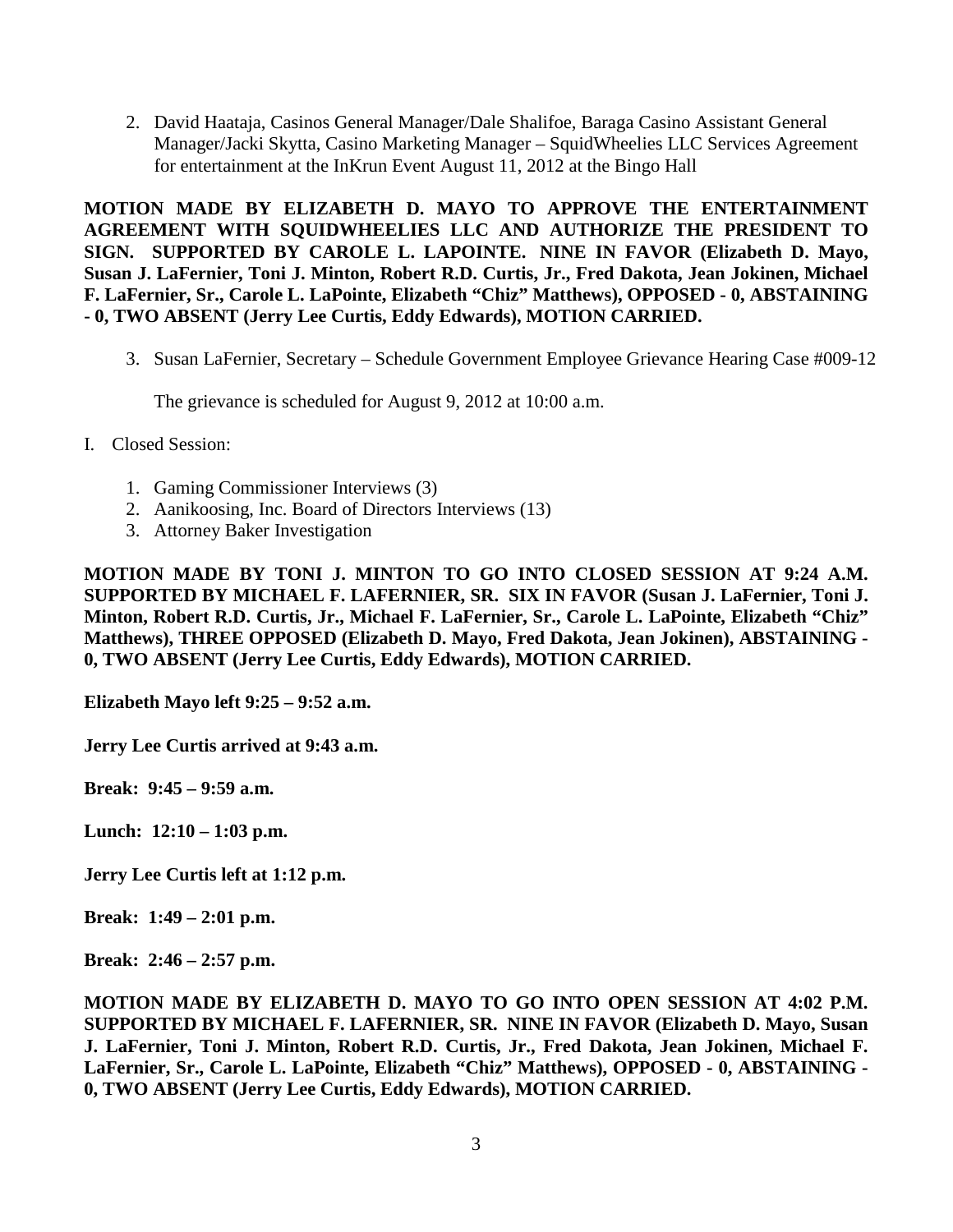KBIC Gaming Commissioner Position –

**MOTION MADE BY SUSAN J. LAFERNIER TO APPOINT MICHAEL DUSCHENE TO THE KBIC GAMING COMMISSION. SUPPORTED BY MICHAEL F. LAFERNIER, SR. EIGHT IN FAVOR (Susan J. LaFernier, Toni J. Minton, Robert R.D. Curtis, Jr., Fred Dakota, Jean Jokinen, Michael F. LaFernier, Sr., Carole L. LaPointe, Elizabeth "Chiz" Matthews), OPPOSED - 0, ONE ABSTAINING (Elizabeth D. Mayo), TWO ABSENT (Jerry Lee Curtis, Eddy Edwards), MOTION CARRIED.**

Aanikoosing, Inc. Board of Directors -

**MOTION MADE BY ELIZABETH D. MAYO TO APPOINT ANTHONY RABITAILLE, ROY KOSKI, ANDREW CHOSA, AND PAUL STARK AS AN ALTERNATE TO THE AANIKOOSING, INC. BOARD OF DIRECTORS. SUPPORTED BY CAROLE L. LAPOINTE. NINE IN FAVOR (Elizabeth D. Mayo, Susan J. LaFernier, Toni J. Minton, Robert R.D. Curtis, Jr., Fred Dakota, Jean Jokinen, Michael F. LaFernier, Sr., Carole L. LaPointe, Elizabeth "Chiz" Matthews), OPPOSED - 0, ABSTAINING - 0, TWO ABSENT (Jerry Lee Curtis, Eddy Edwards), MOTION CARRIED.**

Attorney Baker Investigation – (motion from the July 19, 2012 meeting)

**MOTION MADE BY CAROLE L. LAPOINTE TO RECONSIDER THE MOTION TO FILE A REQUEST TO THE STATE BAR FOR AN INVESTIGATION ON JOHN BAKER AFTER REVIEWING THE INFORMATION. SUPPORTED BY JEAN JOKINEN. SEVEN IN FAVOR (Elizabeth D. Mayo, Susan J. LaFernier, Toni J. Minton, Jean Jokinen, Michael F. LaFernier, Sr., Carole L. LaPointe, Elizabeth "Chiz" Matthews), OPPOSED - 0, TWO ABSTAINING (Robert R.D. Curtis, Jr., Fred Dakota), TWO ABSENT (Jerry Lee Curtis, Eddy Edwards), MOTION CARRIED.**

Motion from  $7/19/12$ :

Eddy Edwards – Request for Investigation of Tribal Attorney John Baker

*MOTION MADE BY JEAN JOKINEN TO FILE A REQUEST FOR AN INVESTIGATION OF FORMER TRIBAL ATTORNEY JOHN BAKER (WITH THE MICHIGAN ATTORNEY GRIEVANCE COMMISSION) AND HAVE THE PRESIDENT SIGN THE REQUEST. SUPPORTED BY FRED DAKOTA. SIX IN FAVOR (Elizabeth D. Mayo, Fred Dakota, Eddy Edwards, Jean Jokinen, Carole L. LaPointe, Elizabeth "Chiz" Matthews), THREE OPPOSED (Susan J. LaFernier, Toni J. Minton, Michael F. LaFernier, Sr.), ABSTAINING - 0, TWO ABSENT (Jerry Lee Curtis, Robert R.D. Curtis, Jr.), MOTION CARRIED.*